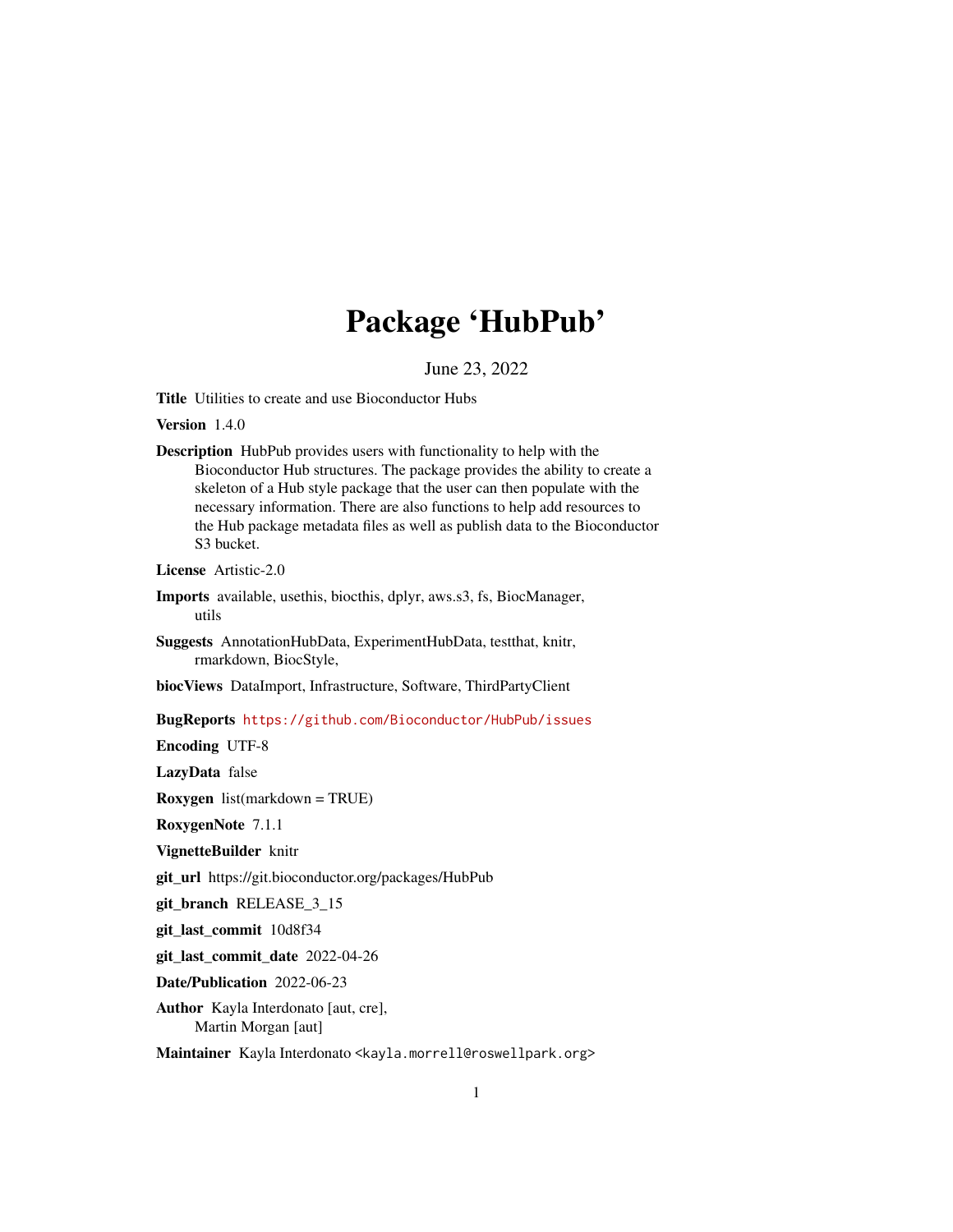### <span id="page-1-0"></span>R topics documented:

| Index | $\mathbf{Q}$ |
|-------|--------------|
|       |              |
|       |              |
|       |              |
|       |              |

add\_resource *Add a hub resource*

#### Description

This function adds a hub resource to the AH or EH package metadata.csv file. It can be used while creating a new hub package or for adding data to an existing package.

#### Usage

```
add_resource(package, fields, metafile = "metadata.csv")
```
#### Arguments

| package  | A character(1) with the name of an existing hub package or the path to a<br>newly created (not yet submitted/accepted) hub package. |
|----------|-------------------------------------------------------------------------------------------------------------------------------------|
| fields   | A named list with the data to be added to the resource. Elements and content of<br>the list are described in ?hub_metadata.         |
| metafile | A character (1) with the name of the metadata csy file. The default file name<br>is 'metadata.csv'.                                 |

#### Value

Path to metadata file where resource was added

#### Examples

```
## create a mock package
pkgdir <- tempdir()
create_pkg(file.path(pkgdir, "recordPkg"), "ExperimentHub")
## create a metadata record
meta <- hub_metadata(
   Title = "ENCODE",
   Description = "a test entry",
   BiocVersion = "4.1",
   Genome = NA_character_,
   SourceType = "JSON",
   SourceUrl = "https://www.encodeproject.org",
   SourceVersion = "x.y.z",
```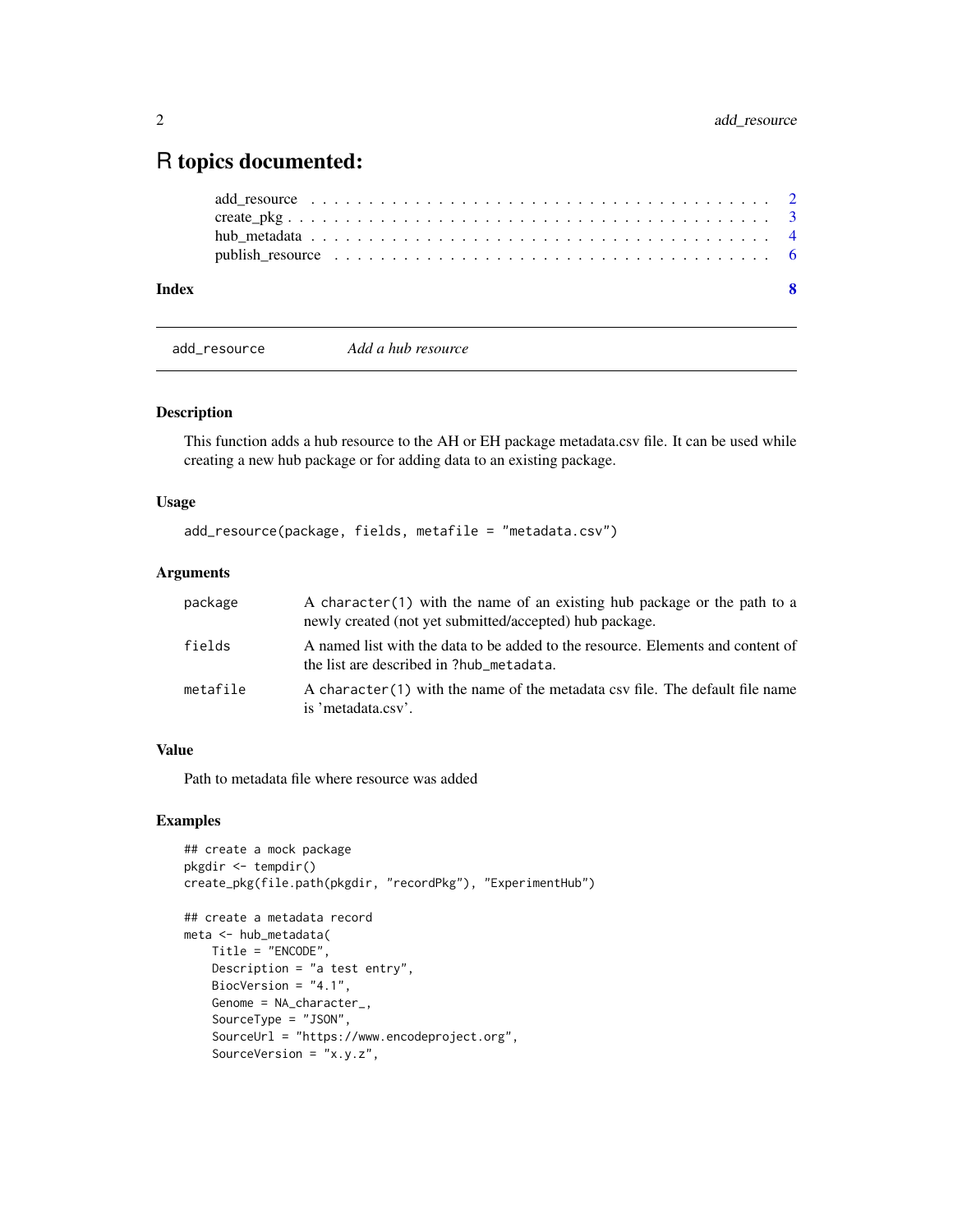#### <span id="page-2-0"></span>create\_pkg 3

```
Species = NA_character_,
   TaxonomyId = as.integer(9606),
   Coordinate_1_based = NA,
   DataProvider = "ENCODE Project",
   Maintainer = "tst person <tst@email.com>",
   RDataClass = "data.table",
   DispatchClass = "Rda",
   Location_Prefix = "s3://annotationhub/",
   RDataPath = "ENCODExplorerData/encode_df_lite.rda",
   Tags = "ENCODE:Homo sapiens"
)
## add the record to the metadata
add_resource(file.path(pkgdir, "recordPkg"), meta)
```
create\_pkg *Create a Bioconductor Hub package*

#### Description

This function creates the skeleton of a package that follow the guidelines for Bioconductor type packages. It is expected of the user to go through and make any necessary changes or improvements once the package begins to take shape. For examples, the DESCRIPTION contains very basic requirements, but the developer should go back and fill in the 'Title:' and 'Description:' fields.

#### Usage

```
create_pkg(package, type = c("AnnotationHub", "ExperimentHub"), use_git = TRUE)
```
#### **Arguments**

| package | A character (1) with the path of the package to be created.                                                                     |
|---------|---------------------------------------------------------------------------------------------------------------------------------|
| type    | A character (1) to indicate what type of hub package is to be created. Either<br>AnnotationHub or ExperimentHub are acceptable. |
| use_git | A logical(1) indicating whether to set up git using use this: : use_git().<br>Default is set to TRUE.                           |

#### Value

Path to package location

#### Examples

```
f1 \leftarrow tempdir()create_pkg(file.path(fl, "tstPkg"), "AnnotationHub")
```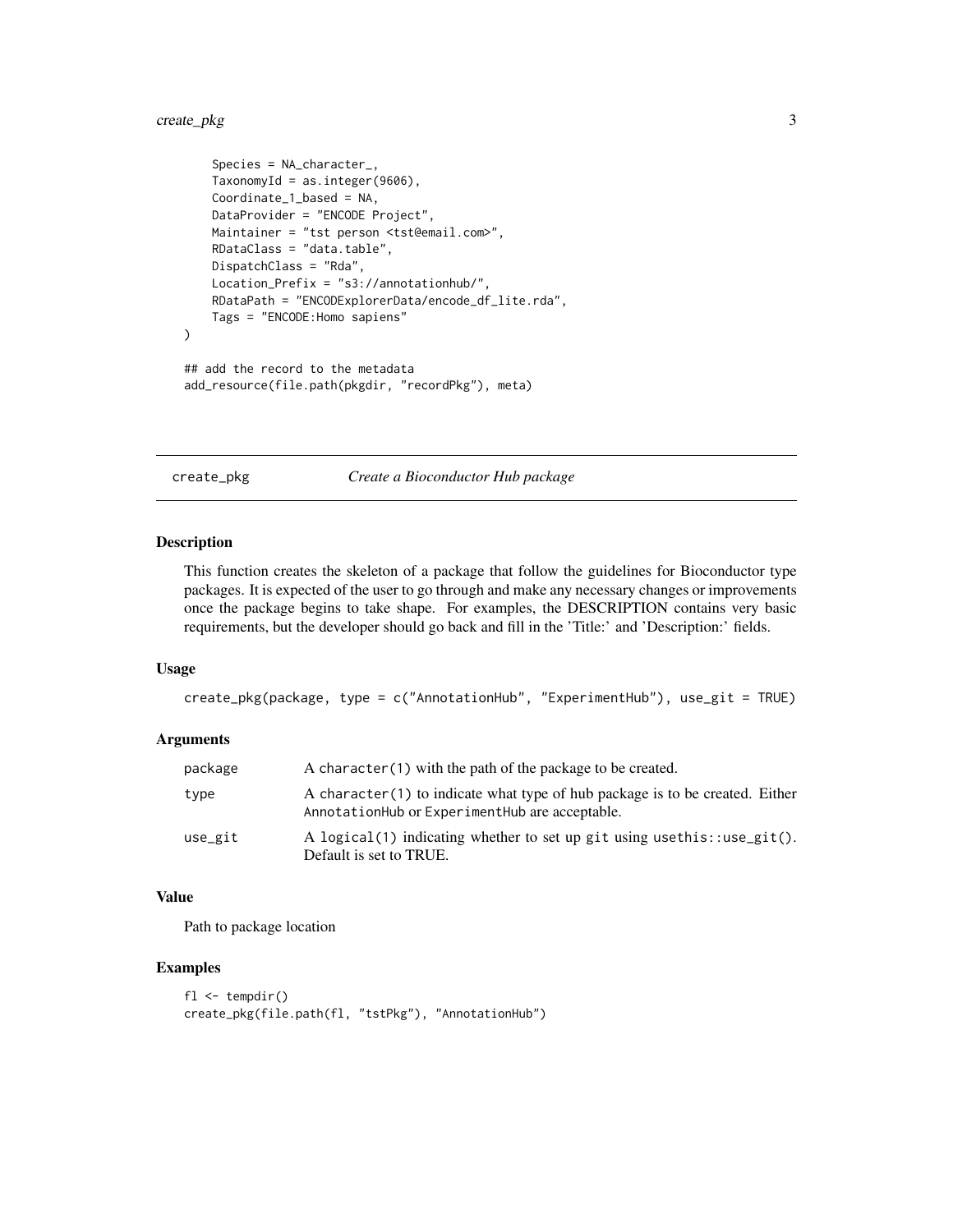<span id="page-3-0"></span>

#### Description

This functions makes a list of values that can be used to add as a resource to a 'metadata.csv' file in a Hub package. The type of each argument indicates the expected value, e.g.,  $Title = character(1)$ indicates that it is expected to be a character vector of length 1. See individual parameters for more information.

#### Usage

```
hub_metadata(
  Title = character(1),
  Description = character(1),
  BiocVersion = package_version("0.0"),
  Genome = character(1),
  SourceType = character(1),
  SourceUrl = character(1),
  SourceVersion = character(1),
  Species = character(1),
  TaxonomyId = integer(1),
  Coordinate_1_based = NA,
  DataProvider = character(1),
  Maintainer = character(1),
  RDataClass = character(1),
  DispatchClass = character(1),
  Location_Prefix = character(1),
  RDataPath = character(1),
  Tags = character()
\lambda
```
#### **Arguments**

| Title       | $character(1)$ Title for the resource with version or genome build as appropri-<br>ate.                                                                                                                        |
|-------------|----------------------------------------------------------------------------------------------------------------------------------------------------------------------------------------------------------------|
| Description | character (1) Description of the resource. May include details such as data<br>type, format, study origin, sequencing technology, treated vs control, number of<br>samples etc.                                |
| BiocVersion | The two-digit version of Bioconductor the resource is being introduced into.<br>Could be a character vector $"4.1"$ or an object created from package_version(),<br>e.g., package_version("4.1").              |
| Genome      | $character(1)$ Name of genome build.                                                                                                                                                                           |
| SourceType  | character(1) Form of originial data, e.g., BED, FASTA, etc. getValidSourceTypes()<br>list currently acceptable values. If nothing seems appropriate for your data reach<br>out to maintainer@bioconductor.org. |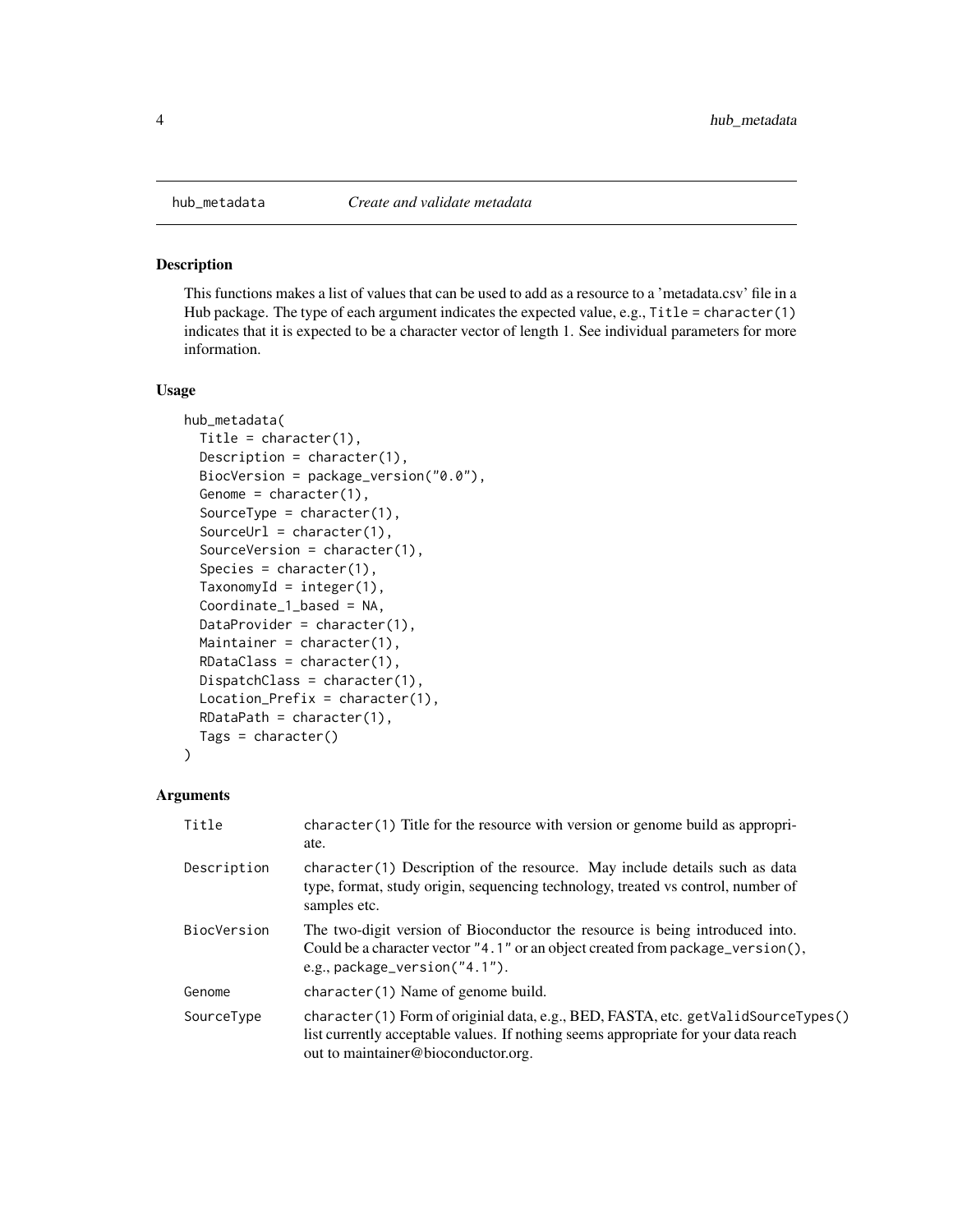#### hub\_metadata 5

| SourceUrl          | character(1) URL of originial resource(s).                                                                                                                                                                                                                                                                                                                                                                                                                                                                                                                                                                                                                       |
|--------------------|------------------------------------------------------------------------------------------------------------------------------------------------------------------------------------------------------------------------------------------------------------------------------------------------------------------------------------------------------------------------------------------------------------------------------------------------------------------------------------------------------------------------------------------------------------------------------------------------------------------------------------------------------------------|
| SourceVersion      | $character(1)$ . A description of the version of the resource in the original<br>source. Since source version may not follow R / Bioconductor versioning prac-<br>tices, this field is not restricted to a package_version() format.                                                                                                                                                                                                                                                                                                                                                                                                                             |
| Species            | character(1) Species name. For help on valid species see getSpeciesList,<br>validSpecies, or suggestSpecies.                                                                                                                                                                                                                                                                                                                                                                                                                                                                                                                                                     |
| TaxonomyId         | integer(1) NCBI code. There are checks for valid taxonomyID given the<br>Species which produce warnings. See GenomeInfoDb::loadTaxonomyDb() for<br>full validation table.                                                                                                                                                                                                                                                                                                                                                                                                                                                                                        |
| Coordinate_1_based |                                                                                                                                                                                                                                                                                                                                                                                                                                                                                                                                                                                                                                                                  |
|                    | logical (1) are the genomic coordinates in the resource 0-based, or 1-based?<br>Use NA if genomic coordinates are not present in the resource.                                                                                                                                                                                                                                                                                                                                                                                                                                                                                                                   |
| DataProvider       | character(1) Provider of original data, e.g., NCBI, UniProt etc.                                                                                                                                                                                                                                                                                                                                                                                                                                                                                                                                                                                                 |
| Maintainer         | character(1) Maintainer name and email address, A Maintainer <url: a.="" maintainer@email.com=""></url:>                                                                                                                                                                                                                                                                                                                                                                                                                                                                                                                                                         |
| RDataClass         | character(1) Class of derived R object, e.g., GRanges. Length must match<br>the length of RDataPath.                                                                                                                                                                                                                                                                                                                                                                                                                                                                                                                                                             |
| DispatchClass      | $character(1)$ Determines how data are loaded into R. The value for this field<br>should be Rda if the data were serialized with save() and Rds if serialized with<br>saveRDS. The filename should have the appropriate rda or rds extension.                                                                                                                                                                                                                                                                                                                                                                                                                    |
|                    | A number of dispatch classes are pre-defined in<br>AnnotationHub/R/AnnotationHubResource-class.R with the suffix `Resource`.<br>For example, if you have sqlite files, the AnnotationHubResource-class.R<br>defines SQLiteFileResource so the DispatchClass would be SQLiteFile.<br>Contact maintainer@bioconductor.org if you are not sure which class to<br>use. The function `AnnotationHub::DispatchClassList()` will output a<br>matrix of currently implemented DispatchClass and brief description of<br>utility. If a predefine class does not seem appropriate contact<br>maintainer@bioconductor.org.                                                  |
| Location_Prefix    |                                                                                                                                                                                                                                                                                                                                                                                                                                                                                                                                                                                                                                                                  |
|                    | character(1) URL location of AWS S3 bucket or web site where resource is<br>located.                                                                                                                                                                                                                                                                                                                                                                                                                                                                                                                                                                             |
| RDataPath          | character(1) File path to where object is stored in AWS S3 bucket or on<br>the web. This field should be the remainder of the path to the resource. The<br>Location_Prefix will be prepended to RDataPath for the full path to the re-<br>source. If the resource is stored in Bioconductor's AWS S3 buckets, it should<br>start with the name of the package associated with the metadata and should not<br>start with a leading slash. It should include the resource file name. For strongly<br>associated files, like a bam file and its index file, the two files should be seperates<br>with a colon : This will link a single hub id with multiple files. |
| Tags               | character () Zero or more tags describing the data, colon : separated.                                                                                                                                                                                                                                                                                                                                                                                                                                                                                                                                                                                           |

#### Value

None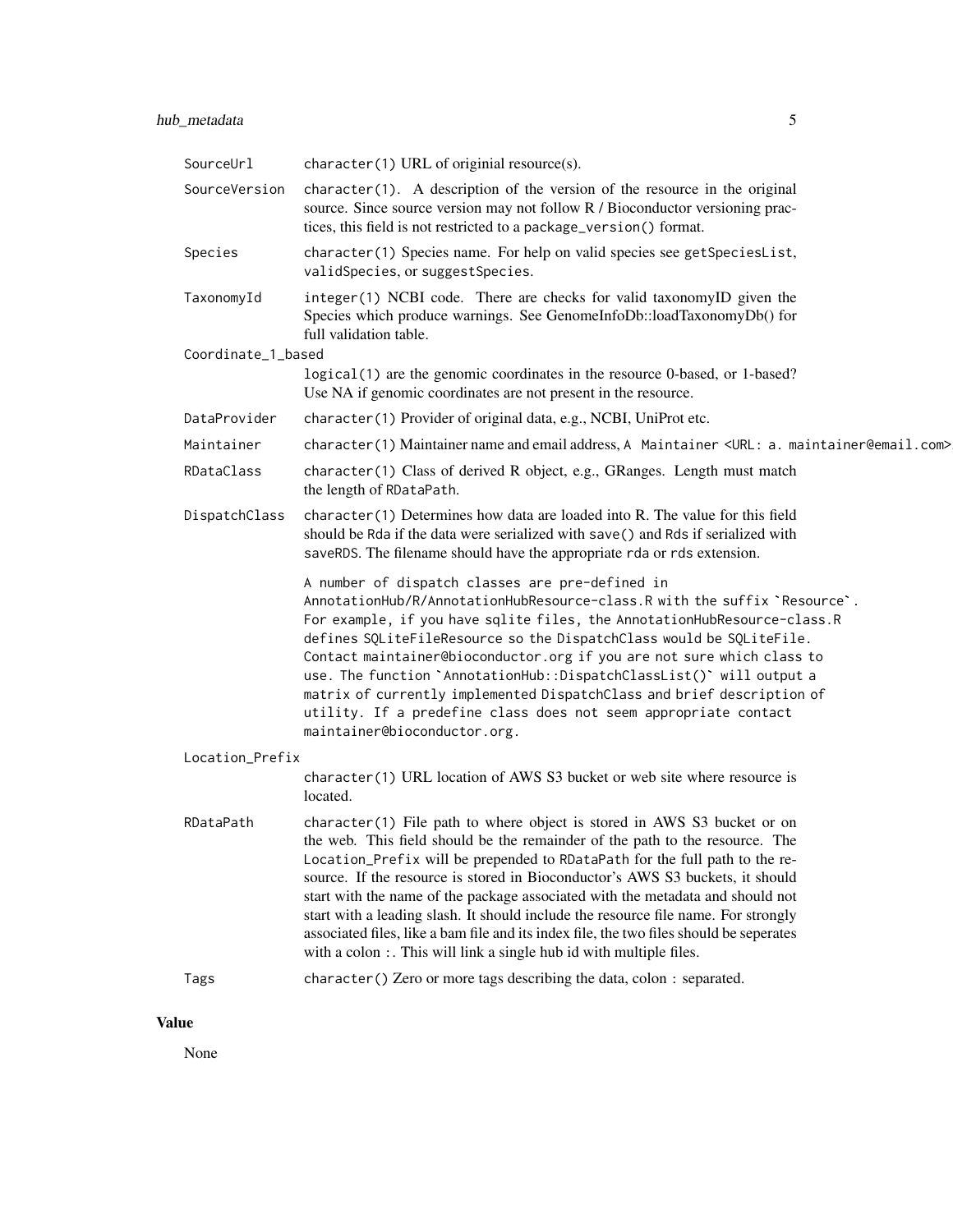#### Examples

```
hub_metadata()
tst <- hub_metadata(
   Title = "ENCODE",
   Description = "a test entry",
   BiocVersion = package_version("3.9"),
   Genome = NA_character_,
   SourceType = "JSON",
   SourceUrl = "https://www.encodeproject.org",
   SourceVersion = package_version("0.0"),
   Species = NA_character_,
   TaxonomyId = NA_integer_Coordinate_1_based = NA,
   DataProvider = "ENCODE Project",
   Maintainer = "tst person <tst@email.com>",
   RDataClass = "data.table",
   DispatchClass = "Rda",
   Location_Prefix = NA_character_,
   RDataPath = "ENCODExplorerData/encode_df_lite.rda",
   Tags = c("ENCODE", "Homo sapiens")
)
```
publish\_resource *A function that publishes resource to the hub S3 bucket*

#### Description

This function uses functionality from the aws.s3 package to put files or directories on the Bioconductor's test hub S3 bucket. The user should have already contacted the hubs maintainers at hubs@bioconductor.org to get the necessary credentials to access the bucket. These credentials should be delcared in the system environment prior to running this function.

#### Usage

```
publish_resource(path, object, dry.run = TRUE)
```
#### Arguments

| path    | A character (1) path to the file or the name of the directory to be added to the<br>bucket. If adding a directory, be sure there are no nested directories and only<br>files within it. |
|---------|-----------------------------------------------------------------------------------------------------------------------------------------------------------------------------------------|
| object  | A character $(1)$ to indicate how the file should be named on the bucket.                                                                                                               |
| dry.run | A boolean to indicate if the resource should in fact be published. The defalut is<br>TRUE, meaning the resource won't be published.                                                     |

<span id="page-5-0"></span>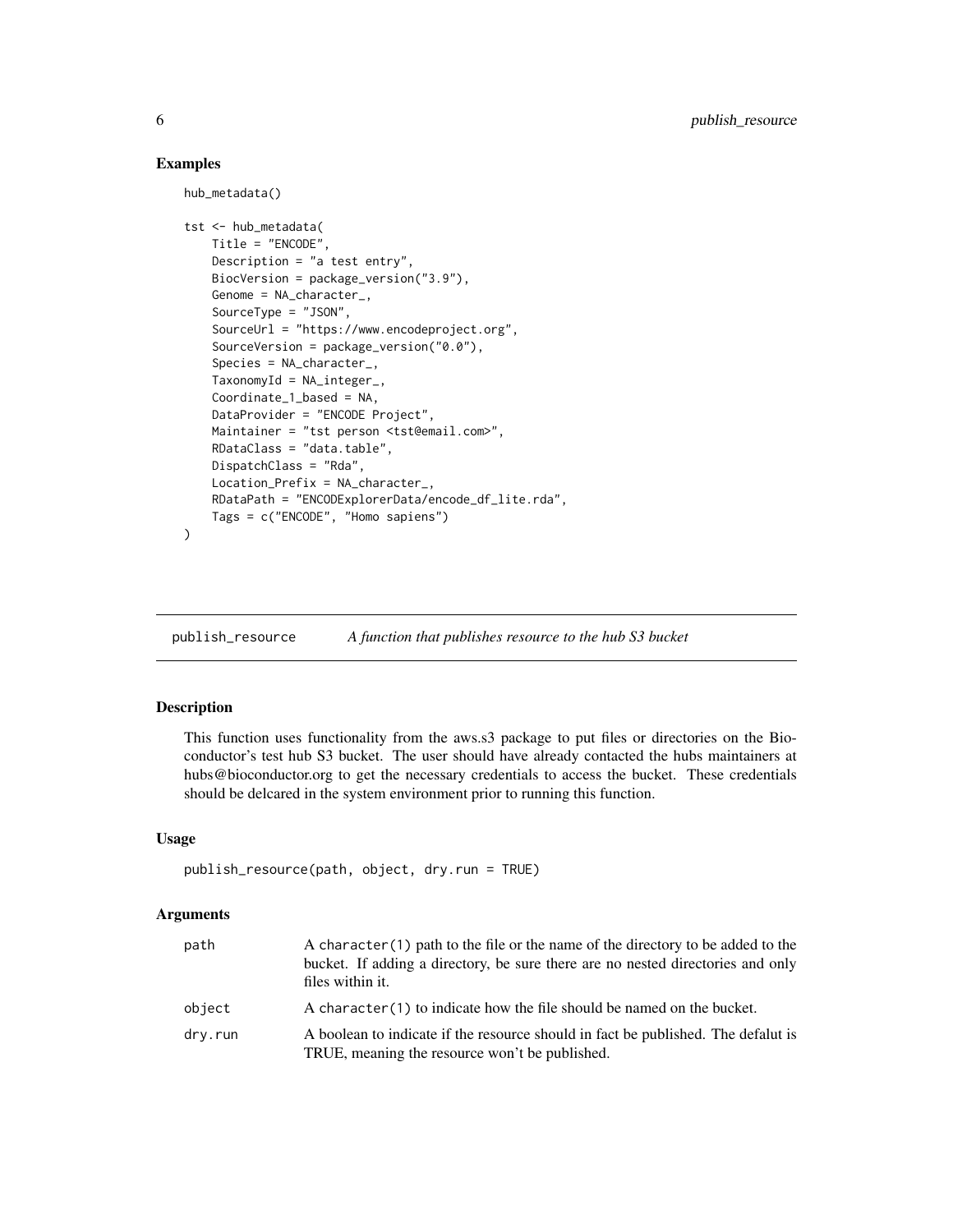publish\_resource

#### Value

None

#### Examples

```
pkgdir <- tempfile()
fl1 <- file.path(pkgdir, "mtcars1.csv")
dir.create(dirname(fl1), recursive = TRUE)
write.csv(mtcars, file = file.path(fl1))
fl2 <- file.path(pkgdir, "mtcars2.csv")
write.csv(mtcars, file = file.path(fl2))
publish_resource(pkgdir, "test_dir")
fl3 <- file.path(pkgdir, "mtcars3.csv")
write.csv(mtcars, file = file.path(fl3))
publish_resource(fl3, "test_dir")
```